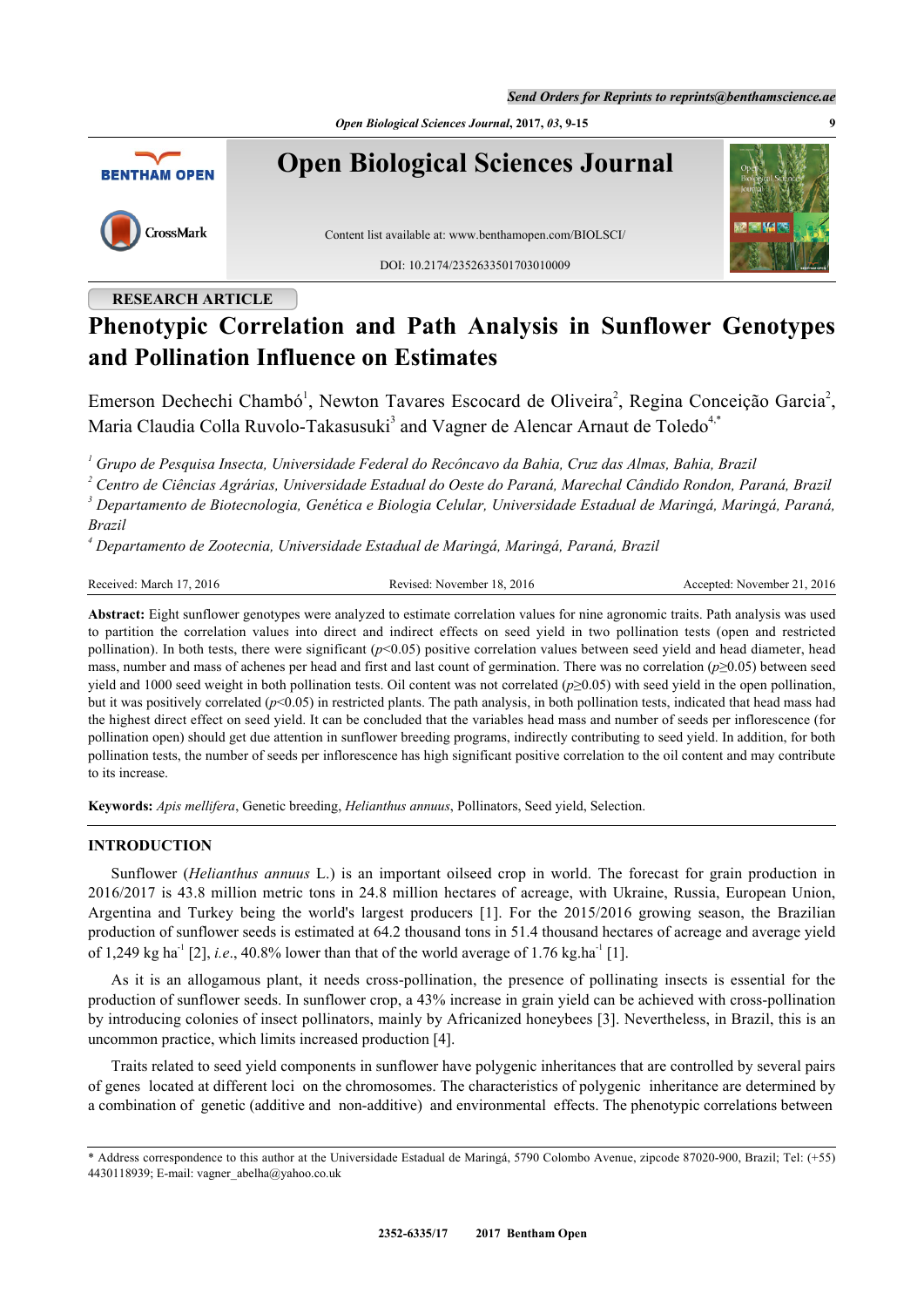parameters measure the strength of the relationship of phenotypic values due to genetic and environmental factors [[5\]](#page-6-0). The determination of the agronomic traits in sunflower is of utmost importance in breeding programs because it can help the breeder in the selection, since a certain parameter can change the behavior of another [\[6](#page-6-1) - [8\]](#page-6-2).

In breeding for increasing yield, it is important to find morphological and physiological characteristics that are easily measured and at the same time demonstrate a causal relationship with seed yield and therefore can be used as selection criteria [\[9](#page-6-3)]. The breakdown of the estimates of the phenotypic correlations into direct and indirect effects, by path analysis of agronomic traits, gives the breeder the possibility of indirect selection for grain yield [[10\]](#page-6-4).

In several regions of Brazil, breeding programs in sunflower to evaluate and select hybrids and varieties are performed through of the National Sunflower Trials, coordinated by Brazilian Agricultural Research Corporation – Soybean (Embrapa Soja). The tests on the network for the selection of sunflower genotypes are held in different environments, favorable and unfavorable, to choose those genotypes with specific adaptation to each type of environment [\[11](#page-6-5), [12](#page-6-6)].

Breeding programs that include the effect of pollination under plant genotypes, like abundance and/ or scarcity of pollinators that are responsible for higher yield in sunflower, for selecting the best genetic materials are scarce. The motivation of this study was due to lack of studies reporting the effect of pollination on the estimates of the correlation coefficients of productive components in sunflower. The aim was to determine the magnitude of these correlation coefficients, after their partitioning into direct and indirect effects on grain yield. The hypothesis of our study is that the pollination process can influence the estimates of associations between productive component traits in sunflower, which would entail different strategies in each production system, optimizing gains in breeding programs.

The present study estimated direct and indirect effects of correlations by path analysis of some seed yield components of sunflower genotypes under two pollination tests.

## **MATERIAL AND METHODS**

The experiments were conducted in Marechal Cândido Rondon, state of Paraná, Brazil (24º33'40" S; 54º04'00" W; 400 m a.s.l.), in the growing season of 2008/2009. The experimental area was 48 m in length, 26.6 m in width and 1,276 m<sup>2</sup> of effective planted area. Eight commercial self-fertile sunflower cultivars were used in the study and each cultivar had a single capitulum per plant. The sowing of sunflower varieties Embrapa 122 (Brazilian Agricultural Research Corporation – EMBRAPA) and Catissol 01 and Multissol (Cordination of Integral Technical Assistance - Cati SP) and hybrids M734 and MG2 (Dow Agrosciences), Aguará and Charrua (Atlantica Seed LTDA) and Helio 360 (*Helianthus annuus* L. LTDA) was performed in 32 plots of 33.6 m<sup>2</sup> each. Sowing occurred in eight rows spaced 0.70 m apart, with 0.30 m spacing between plants in the row. The sowing depth was 0.03 m. After 20 days of emergence the plots were thinned to one plant per hole to adjust the number of plants per plot. All other recommended cultural practices were adopted for healthy crop growth during whole season.

<span id="page-1-0"></span>

 $(A)$  (B)

**Fig. (1).** Inflorescences (**A**) protected with tule and (**B**) without isolation.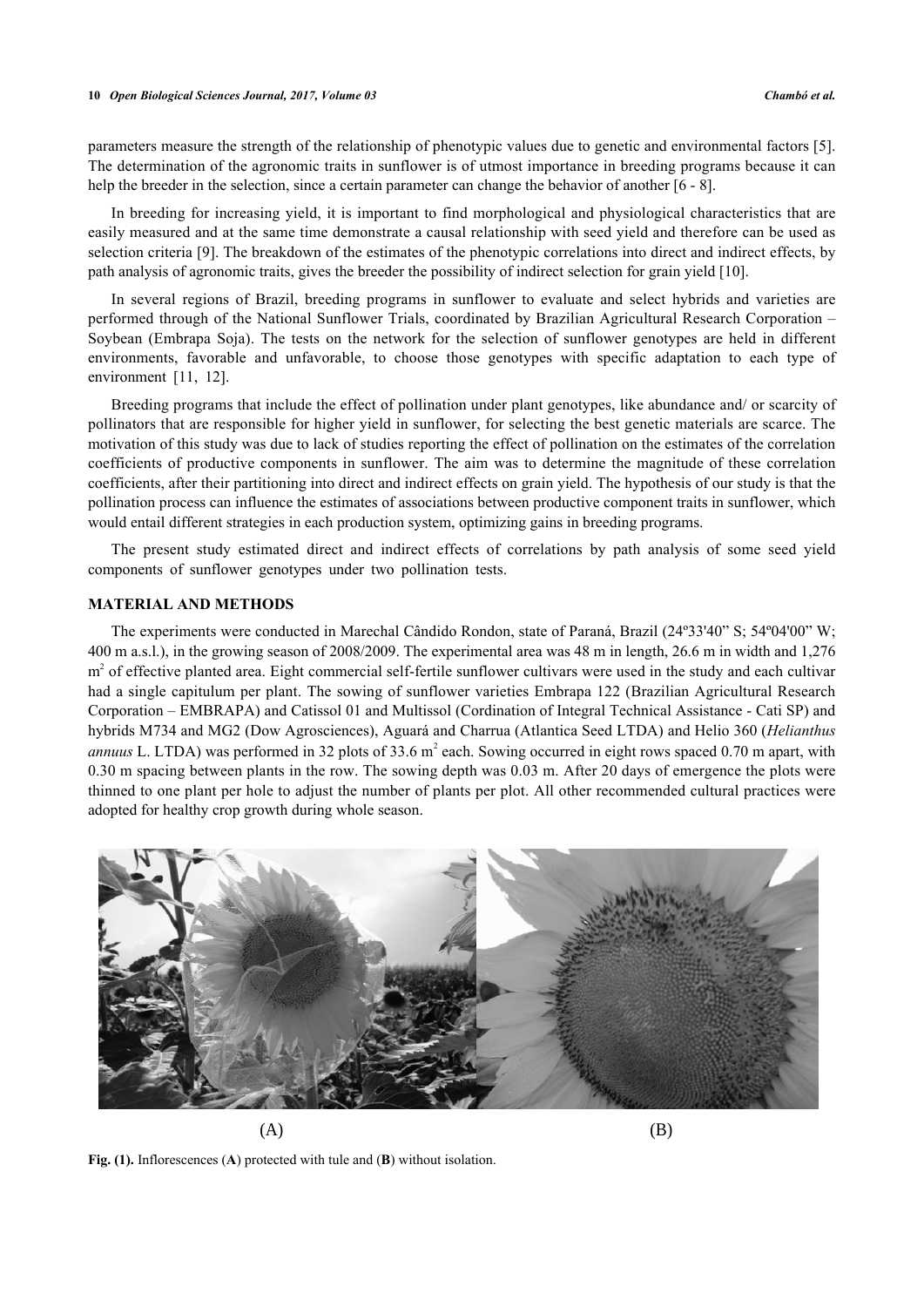The experimental design was a randomized complete block in a split plot arrangement, with 16 treatments, four replications and 20 plants per plot and ten plants per subplot. Treatments were a combination of eight sunflower genotypes (Multissol, M734, Catissol 01, Charrua, MG2, Aguará, Helio 360 and Embrapa 122), randomized in the plots and two pollination tests (open and restricted pollination), assigned to the subplots. Before the flowering period, two Langstroth hives with Africanized *Apis mellifera* were introduced in the experimental area. Twenty inflorescences of each genotype were chosen at random in the useful area of each plot. Ten inflorescences were protected with tulle bags and the other ten were marked, but without isolation. Isolated inflorescences were monitored daily throughout the flowering period to ensure full restriction of flowers to pollinating insects (Fig. **[1](#page-1-0)**).

After maturation, which occurred 90 days after thinning plants, the capitulum were collected and dried in the shade for 30 days, weighed on electronic scales and their diameters measured with a digital caliper. Subsequently, all achenes present in capitulum were removed and processed.

The agronomic traits assessed were: a) main variable - seed yield (kg ha<sup>-1</sup>) and b) explanatory variables - head diameter (cm), head mass (g), 1000 seed weight (g), number of achenes per head, mass of achenes per head (g), first count of germination  $(\%)$ , germination  $(\%)$  and oil content  $(\%)$ .

The seed yield per treatment was estimated for a harvest standard adjusted to 45.000 plants ha<sup>-1</sup>. The moisture content of seeds was determined by the oven method at 105  $^{\circ}$ C  $\pm$  30  $^{\circ}$ C for 24 h, with two replicates of each experimental unit [\[13](#page-6-7)]. The seed data was further transformed to 11% standard humidity according to Campos and Sader [\[14](#page-6-8)]. The average mass of 1000 seeds of each experimental unit (subplot) was determined from eight sub-samples of 100 seeds, according to Rules for Seed Analysis [[13](#page-6-7)]. The number of achenes per inflorescence was calculated using the equation: total mass of achenes per inflorescence x 1000 seeds / mass 1000 seeds. The average achenes weight per inflorescence was determined by weighing in electronic scale of achenes present in each experimental unit (subplot). The germination test was conducted with four replicates of 25 seeds for each treatment. Seeds were sown in rolls of paper towels moistened with a water volume equal to 2.5 times the weight of the substrate maintained at a constant temperature of 25°C. The count of normal seedlings occurred four (first count of germination) and 11 (germination) days after sowing, according to Rules for Seed Analysis [[13\]](#page-6-7). The oil content in achenes was quantified by extraction hot method in ether with extractor type "Goldfish", with two replicates per treatment [[15\]](#page-6-9).

After the analysis of variance in a split plot arrangement, we considered, for path analysis, the significance of the pollination factor under seed yield, adopted as the main variable. From the matrices of phenotypic correlation between the parameters, estimated in each pollination test, we performed the breakdown of Pearson correlation coefficients into direct and indirect effects, through path analysis. The selection of the independent variables to explain seed yield was based on significance (*p*<0.05) of the phenotypic correlation matrix coefficients and diagnosis of multicollinearity of X'X matrices. The criterion for multicollinearity analysis was the condition number of the X'X matrix [\[16\]](#page-6-10). We performed a Mantel test to determine the relationship between the matrices (open and restricted to pollinators). All statistical analyses were run in software GENES at 5% significance [[17\]](#page-6-11).

#### **RESULTS**

The simple effect of pollination test was the factor adopted for the estimation of phenotypic correlations, as it allowed to obtain significant estimates ( $p < 0.05$ ), possibly due to the larger sample size ( $n = 32$ ) compared to estimates of samples of traits obtained from the double interaction between sunflower genotypes and pollination tests ( $n = 4$ ).

In both pollination tests, high significant positive estimates ( $p < 0.05$ ) of the correlation coefficient were observed between seed yield and the variables head diameter, head mass, number of achenes per head, mass of achenes per head, first count of germination and germination. There was no correlation ( $p \ge 0.05$ ) between seed yield and 1000 seed weight in both pollination tests. For the oil content, there was no correlation ( $p \ge 0.05$ ) with seed yield in open pollination, but it was positively and significantly  $(p<0.05)$  correlated in restricted plants (Table [1](#page-2-0)).

<span id="page-2-0"></span>**Table 1. Coefficients of phenotypic correlation of Pearson among nine agronomic traits examined in sunflower crop in two pollination tests.**

| Open pollination $(r_F)$ |         |                   |        |            |            |     |            |    |          |
|--------------------------|---------|-------------------|--------|------------|------------|-----|------------|----|----------|
| Parameters <sup>*</sup>  | HD      | HМ                | 1000SW | <b>NAH</b> | <b>MAH</b> | FCG | <b>GER</b> | OС | CV<br>эн |
| <b>HD</b>                | 1.00    |                   |        |            |            |     |            |    |          |
| <b>HM</b>                | $0.75*$ | 1.00 <sub>1</sub> |        |            |            |     |            |    |          |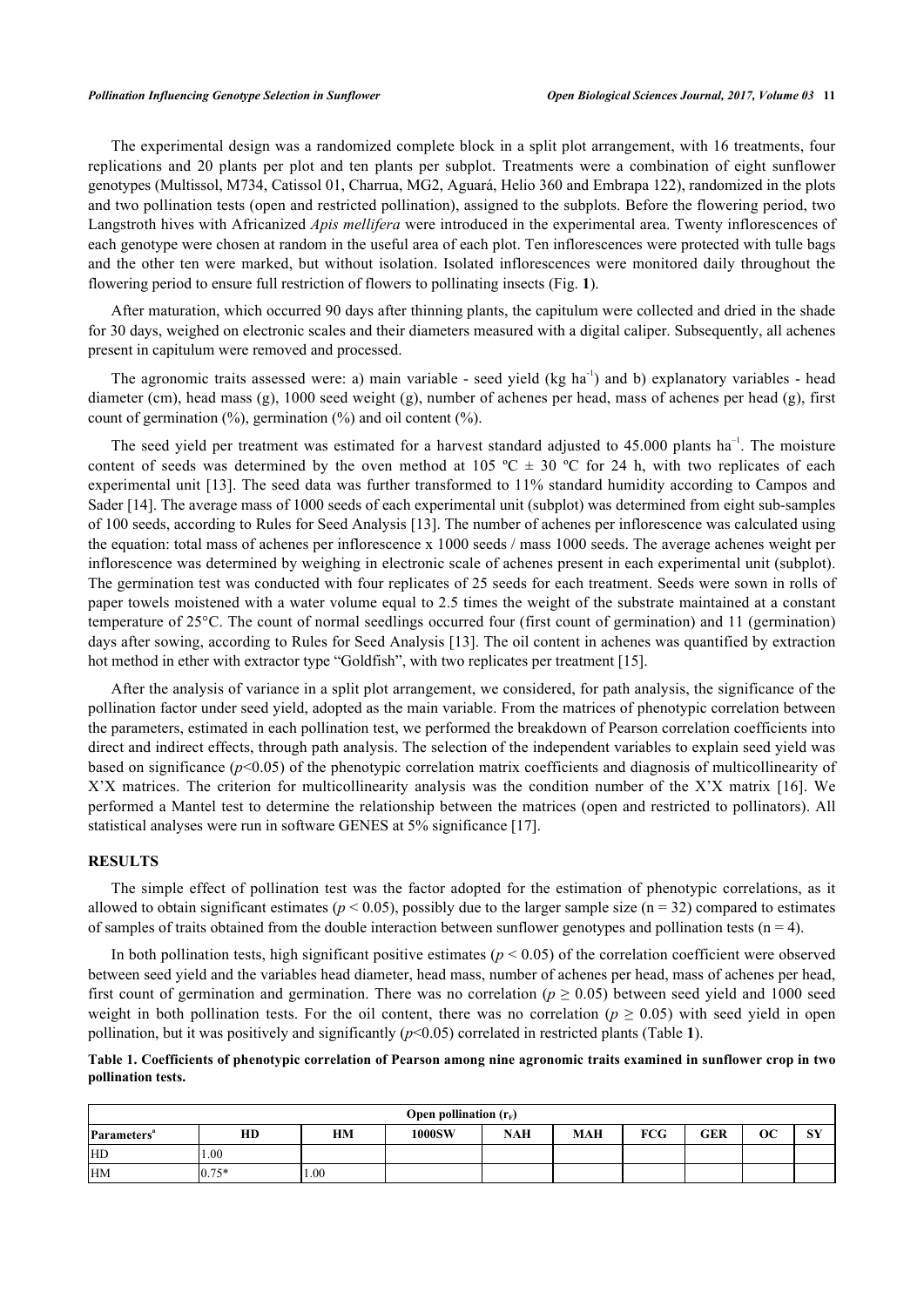#### **12** *Open Biological Sciences Journal, 2017, Volume 03 Chambó et al.*

|                         |                     |                    |                    | Open pollination $(r_F)$                   |                      |                    |                    |                    |                    |            |
|-------------------------|---------------------|--------------------|--------------------|--------------------------------------------|----------------------|--------------------|--------------------|--------------------|--------------------|------------|
| Parameters <sup>a</sup> | HD                  |                    | HM<br>1000SW       |                                            | <b>NAH</b>           | MAH                | <b>FCG</b>         | <b>GER</b>         | <b>OC</b>          | ${\bf SY}$ |
| 1000SW                  | 0.30 <sup>ns</sup>  |                    | $0.42*$            | 1.00                                       |                      |                    |                    |                    |                    |            |
| <b>NAH</b>              | 0.33 <sup>ns</sup>  |                    | $0.51*$            | $-0.37*$                                   | 1.00                 |                    |                    |                    |                    |            |
| <b>MAH</b>              | $0.60*$             |                    | $0.84*$            | 0.25 <sup>ns</sup>                         | $0.76*$              | 1.00               |                    |                    |                    |            |
| FCG                     | 0.24 <sup>ns</sup>  |                    | $0.48*$            | 0.33 <sup>ns</sup>                         | $0.31$ <sup>ns</sup> | $0.55*$            |                    |                    |                    |            |
| <b>GER</b>              | 0.25 <sup>ns</sup>  |                    | $0.49*$            | $0.33^{ns}$                                | 0.30 <sup>ns</sup>   | $0.55*$            | $0.99*$            | 1.00               |                    |            |
| <b>OC</b>               | $-0.30^{\text{ns}}$ |                    | $-0.16*$           | $-0.66*$                                   | $0.64*$              | 0.14 <sup>ns</sup> | 0.06 <sup>ns</sup> | 0.03 <sup>ns</sup> | 1.00               |            |
| SY                      | $0.59*$             |                    | $0.83*$            | $0.77*$<br>$0.99*$<br>$0.24$ <sup>ns</sup> |                      |                    | $0.54*$            | $0.55*$            | 0.16 <sup>ns</sup> | 1.00       |
|                         |                     |                    |                    | Restricted pollination $(r_F)$             |                      |                    |                    |                    |                    |            |
| <b>Parameters</b>       |                     | HD                 | HM                 | 1000SW                                     | <b>NAH</b>           | <b>MAH</b>         | <b>FCG</b>         | <b>GER</b>         | <b>OC</b>          | <b>SY</b>  |
| HD                      |                     | 1.00               |                    |                                            |                      |                    |                    |                    |                    |            |
| HM                      |                     | $0.60*$            | 1.00               |                                            |                      |                    |                    |                    |                    |            |
| 1000SW                  |                     | $0.46*$            | 0.20 <sup>ns</sup> | 1.00                                       |                      |                    |                    |                    |                    |            |
| <b>NAH</b>              |                     | $0.39*$            | $0.86*$            | $-0.18ns$                                  | 1.00                 |                    |                    |                    |                    |            |
| <b>MAH</b>              |                     | $0.52*$            | $0.95*$            | 0.10 <sup>ns</sup>                         | $0.95*$              | 1.00               |                    |                    |                    |            |
| FCG                     |                     | $0.13^{ns}$        | $0.46*$            | $-0.19^{ns}$                               | $0.56*$              | $0.56*$            | 1.00               |                    |                    |            |
| <b>GER</b>              |                     | 0.08 <sup>ns</sup> | $0.46*$            | $-0.22$ <sup>ns</sup>                      | $0.58*$              | $0.57*$            | $0.99*$            | 1.00               |                    |            |
| <b>OC</b>               |                     | 0.08 <sup>ns</sup> | $0.49*$            | $-0.41*$                                   | $0.65*$              | $0.57*$            | $0.69*$            | $0.71*$            | 100                |            |
| SY                      |                     | $0.51*$            | $0.94*$            | 0.09 <sup>ns</sup>                         | $0.95*$              | $0.99*$            | $0.56*$            | 0.58*              | $0.58*$            | 1.00       |

*(Table ) contd.....*

 $a<sup>a</sup>HD – head diameter; HM – head mass; 1000SW – 1000 seed weight; NAH– number of achenes per head; MAH – mass of achenes per head; FCG –$ first count of germination; GER – germination; OC - oil content; SY – seed yield. \*Significant at 5% probability (*p* > /r/ H: 0/ n = 32). ns – nonsignificant.

The correlation matrix between pollination tests (open and restricted pollination) was weak  $(r = 0.3)$ , but significant by Mantel's test (*p*=0.01). The X'X phenotypic correlation matrix of the explanatory variables indicated high multicollinearity (condition number >1000) when all parameters were included in the analysis. After deleting the explanatory variables with the highest condition numbers from the X'X phenotypic correlation matrix in each pollination test, there was a weak multicollinearity, revealing the absence of serious problems for carrying out the path analysis [[16\]](#page-6-10).

The proportion of explained variation  $(R^2)$  in seed yield in the open and restricted pollination was 0.87 and 0.92, respectively. For open pollination test, the path analysis showed that the parameters head mass and number of achenes per head had the highest direct effects ( $r = 0.52$  and  $r = 0.46$ , respectively) compared to the main variable, seed yield. Head diameter and germination presented lower direct effects  $(r = 0.009$  and 0.15, respectively) on seed yield, although they have had high positive correlations with this variable. For restricted pollination test, head mass presented the highest direct effect ( $r = 0.87$ ) with respect to the main variable. Head diameter and oil content presented negative ( $r =$  $-0.03$ ) and positive ( $r = 0.05$ ) direct effects, respectively, on seed yield, although estimates of these correlations were high and positive with this variable (Table **[2](#page-3-0)**).

<span id="page-3-0"></span>

| Table 2. Direct (DE) and indirect (IE) effects estimates of agronomic traits on seed yield in sunflower crop under two |  |  |  |  |  |  |  |  |
|------------------------------------------------------------------------------------------------------------------------|--|--|--|--|--|--|--|--|
| pollination tests (open and restricted).                                                                               |  |  |  |  |  |  |  |  |

| Parameters <sup>a</sup> | Breakdown of $r_{\rm w}$ |                         |                   |  |  |  |  |  |
|-------------------------|--------------------------|-------------------------|-------------------|--|--|--|--|--|
|                         | Open                     | Parameters <sup>a</sup> | <b>Restricted</b> |  |  |  |  |  |
| HD                      |                          | HD                      |                   |  |  |  |  |  |
| DE via SY               | 0.009                    | DE via SY               | $-0.03$           |  |  |  |  |  |
| IE via HM               | 0.39                     | IE via HM               | 0.53              |  |  |  |  |  |
| IE via NAH              | 0.15                     | IE via GER              | 0.01              |  |  |  |  |  |
| IE via GER              | 0.04                     | IE via OC               | 0.004             |  |  |  |  |  |
| Total $r_{xy}$          | 0.59                     | Total $r_{xy}$          | 0.51              |  |  |  |  |  |
| HM                      |                          | HM                      |                   |  |  |  |  |  |
| DE via SY               | 0.52                     | <b>IE SY</b>            | 0.87              |  |  |  |  |  |
| IE via HD               | 0.007                    | IE via HD               | $-0.02$           |  |  |  |  |  |
| IE via NAH              | 0.24                     | IE via GER              | 0.07              |  |  |  |  |  |
| IE via GER              | 0.07                     | IE via OC               | 0.03              |  |  |  |  |  |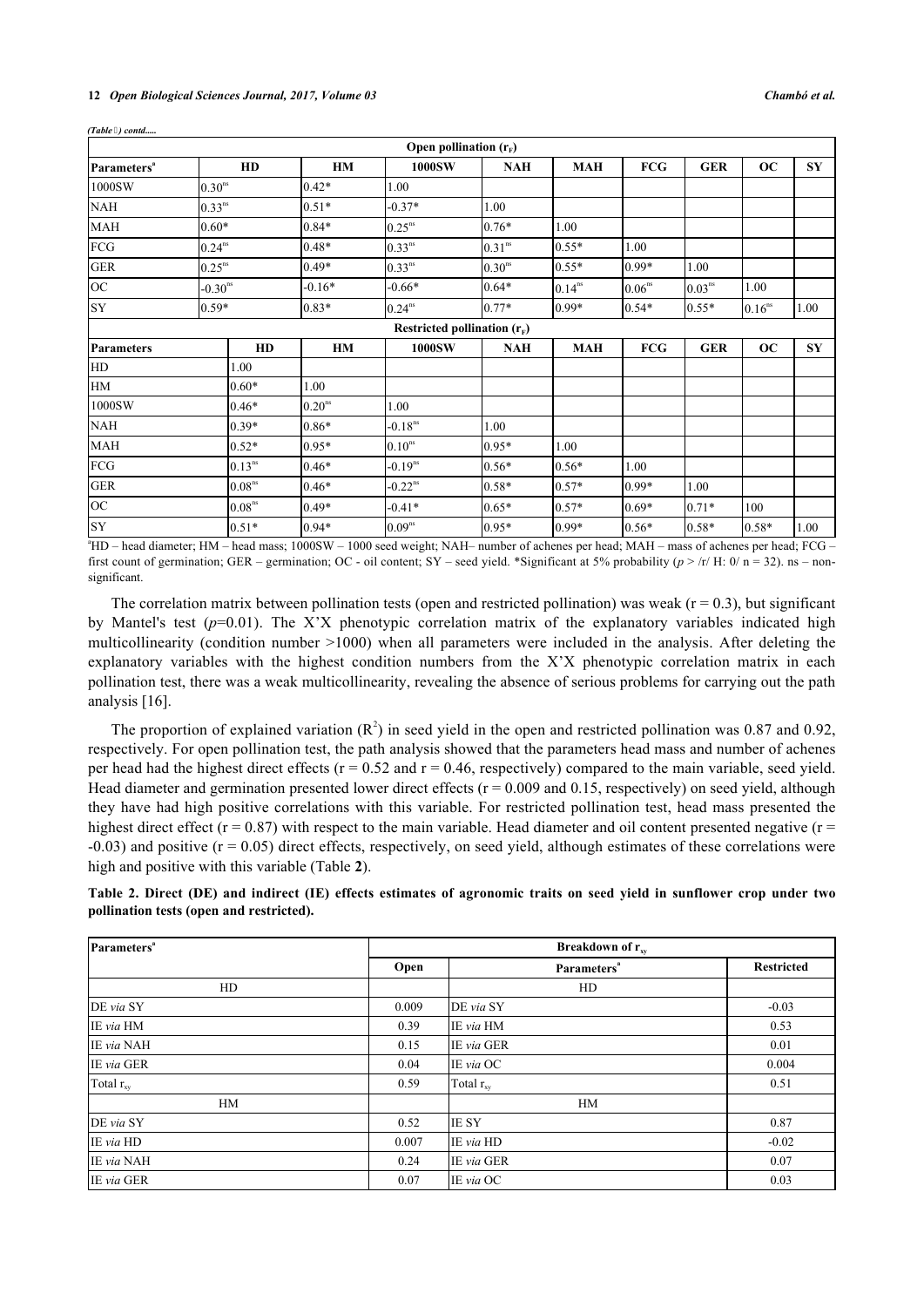| Parameters <sup>a</sup>              |       | Breakdown of r <sub>xv</sub>         |                   |  |  |  |  |  |
|--------------------------------------|-------|--------------------------------------|-------------------|--|--|--|--|--|
|                                      | Open  | Parameters <sup>a</sup>              | <b>Restricted</b> |  |  |  |  |  |
| Total $r_{xy}$                       | 0.83  | Total $r_{xy}$                       | 0.94              |  |  |  |  |  |
| <b>NAH</b>                           |       | <b>GER</b>                           |                   |  |  |  |  |  |
| DE via SY                            | 0.46  | DE via SY                            | 0.15              |  |  |  |  |  |
| IE via HD                            | 0.003 | IE via HD                            | $-0.002$          |  |  |  |  |  |
| IE via HM                            | 0.26  | IE via HM                            | 0.40              |  |  |  |  |  |
| IE via GER                           | 0.05  | IE via OC                            | 0.36              |  |  |  |  |  |
| Total $r_{xy}$                       | 0.77  | Total $r_{xy}$                       | 0.58              |  |  |  |  |  |
| <b>GER</b>                           |       | OC                                   |                   |  |  |  |  |  |
| DE via SY                            | 0.15  | DE via SY                            | 0.05              |  |  |  |  |  |
| IE via HD                            | 0.002 | IE via HD                            | $-0.002$          |  |  |  |  |  |
| IE via HM                            | 0.25  | IE via HM                            | 0.42              |  |  |  |  |  |
| IE via NAH                           | 0.14  | IE via GER                           | 0.10              |  |  |  |  |  |
| Total $r_{xy}$                       | 0.55  | Total $r_{xy}$                       | 0.58              |  |  |  |  |  |
| Coefficient of determination $(R^2)$ | 0.87  | Coefficient of determination $(R^2)$ | 0.92              |  |  |  |  |  |
| Effect of the residual variable      | 0.36  | Effect of the residual variable      | 0.28              |  |  |  |  |  |

*(Table ) contd.....*

<sup>a</sup>HD – head diameter; HM – head mass; NAH – number of achenes per head; GER – germination; OC - oil content; SY – seed yield.

## **DISCUSSION**

There were differences in the magnitude of the phenotypic correlation coefficients between pollination tests (open and restricted pollination) (Table**1**) and low correlation, indicated by Mantel's test, between the two correlation matrices. The implications of the tested environmental effects (open and restricted pollination) on the phenotypic correlation coefficients are of fundamental importance for conducting of a breeding program and decision-making. The existing phenotypic variability in the correlation coefficients in each pollination test indicates that genetic improvement strategies should be adopted in each production system, that is, in abundance and scarcity of pollinators.

Studies dealing with differences in magnitudes between production systems are scarce in the literature of sunflower. We did not find relationships between seed yield and 1000 seed weight and we find significant negative correlations between oil content and 1000 seed weight in both pollination tests. In case of early harvesting or early desiccation, the 1000 seed weight may have negative impact on seed yield and oil content [[18\]](#page-6-12). A significant positive correlation was found between seed yield and head diameter (0.63) and between seed yield and 1000 seed weight (0.55), but not between seed yield and oil content [\[10](#page-6-4)]. Significant positive correlation were observed between seed yield per plant and the parameters of plant height, head diameter, 1000 seed weight and oil yield [\[19\]](#page-6-13). Significant negative correlation values between ether extract content and the parameters of 1000 seed weight and seed yield ( $r = -0.85$  and  $r = -0.71$ , respectively) were reported by [\[20](#page-6-14)].

Radić *et al*. [\[21\]](#page-6-15) evaluated ten female parental lines of sunflower and registered significant positive correlations between seed yield and the parameters of 1000 seed weight ( $r = 0.40$ ) and oil content (0.27), but significant negative correlation between seed yield and germination  $(r = -0.31)$ . In sunflower, seed yield per plant was positively and significantly correlated with head diameter (0.86), plant height (0.78), number of achenes per head (0.67) and number of foliar characteristics (0.67), when genotypes were subjected to good irrigation [[22\]](#page-6-16). However, in the absence of irrigation, the same authors reported that the seed yield per plant was positively and significantly correlated with the parameters of head mass (0.46), head diameter (0.84), number of achenes per head (0.85) and chlorophyll content (0.48).

The high, positive, significant estimates of phenotypic correlations obtained in this study indicate the possibility of promoting increased seed yield (Table **[1](#page-2-0)**). Nevertheless, most of the explanatory variables are correlated with one another, which present the complexity of the relationship between traits related to yield. Therefore, obtaining sunflower genotypes with higher seed yield should be focused when breaking down the correlations into direct and indirect effects, to assess the degree of importance of each of the explanatory variables with the main variable [[23\]](#page-6-17).

The magnitudes of the direct effects of the parameters examined for seed yield, in both pollination tests, were lower than the magnitudes of the estimates of their respective correlations with seed yield (Table **[2](#page-3-0)**). These results confirm those obtained by Amorim *et al*. [[10\]](#page-6-4) in sunflower.

The phenotypic correlation coefficients of some productive characters were partitioned in direct and indirect effects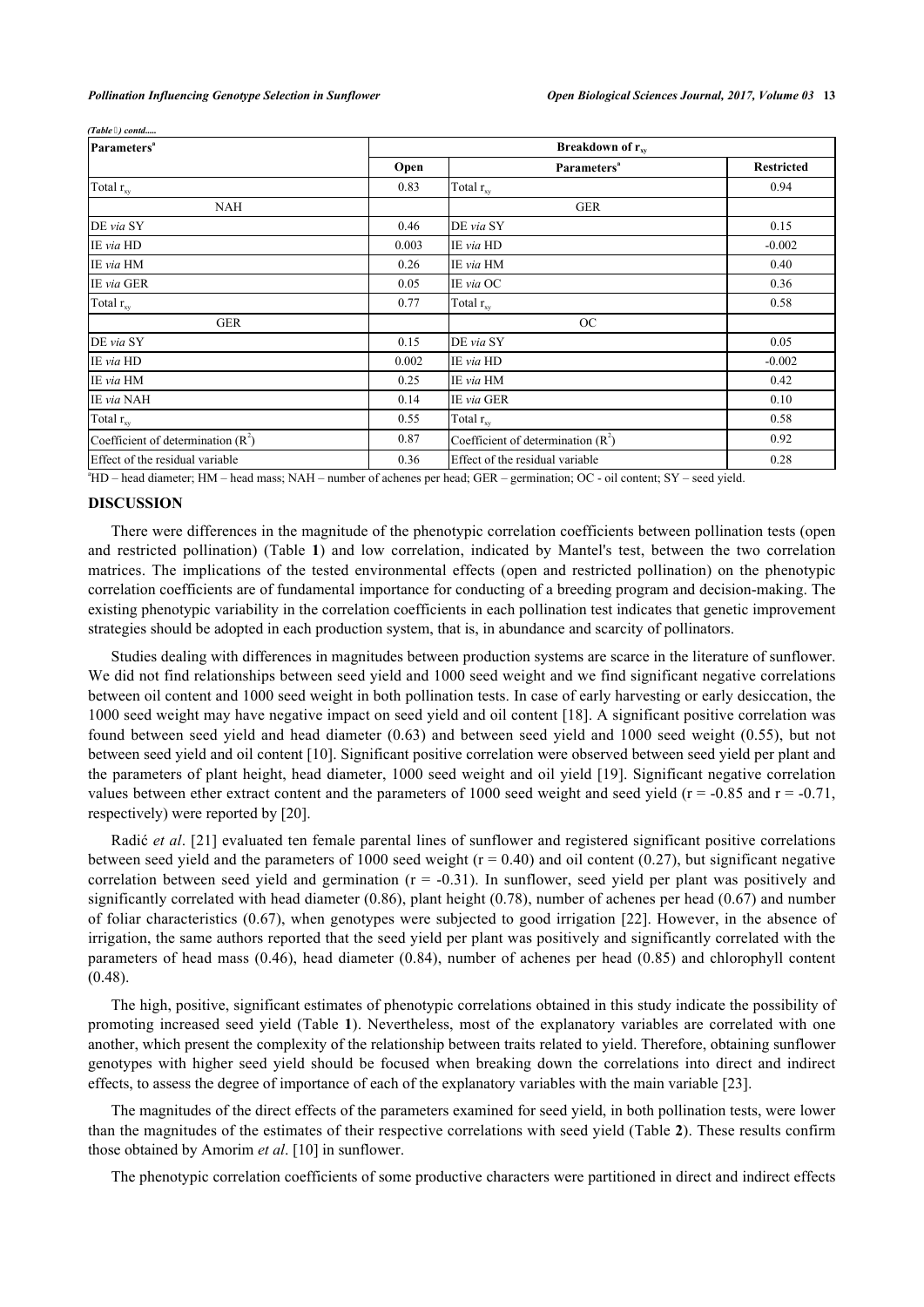on seed yield, in each pollination test, to investigate the selection criteria in sunflower breeding. It can be seen that there were differences between tests regarding the magnitude of the coefficient estimates (Table **[2](#page-3-0)**). For open pollination test, the highest direct effect (0.52) was exhibited by head mass, followed by number of achenes per head (0.46). For restricted pollination test, the highest direct effect (0.87) was exhibited by head mass. Earlier, Radić *et al*. [\[21\]](#page-6-15), conducted a path analysis in sunflower and found that the 1000 seed weight was the parameter with the highest positive direct effect (0.339) and germination presented the greatest negative direct effect on seed yield. Likewise, after applying path analysis on sunflower genotypes grown under water stress or good irrigation, Darvishzadeh *et al*. [\[22\]](#page-6-16), reported that in both conditions the head diameter and the number of achenes per head were the parameters with major positive direct effects on seed yield.

In sunflower, number of achenes per head is conditioned by the number of tubular flowers formed, attractiveness to pollinators and the factors in the external environment during flowering and pollination. To achieve high seed yield per unit area it is necessary to increase the number of seeds per inflorescence up to more than 2.000 [[24](#page-6-18)]. Thus, our results suggest that the breeding for increasing the number of achenes per head and the head mass may significantly contribute to increase seed yield, especially in farming systems with the presence of pollinating insects, in particular Africanized *A. mellifera* honeybees. Furthermore, in farming systems with shortage of pollinators, among the seed yield components assessed, only head mass was an important component of seed yield.

The sunflower is a crop predominantly cross-pollinated. Numerous studies have reported the increases in grain yield from the cross- pollination by pollinating insects, especially *A. mellifera* [[3](#page-5-2), [25,](#page-6-19) [26](#page-6-20)]. Chammer *et al*. [\[27](#page-6-21)] reported the importance of pollinators for the sunflower crop and suggest that some grain yield components may be sensitive to the quantity and quality deposited by pollinating pollen stigma in the plant.

Therefore, it is possible to infer that there are other parameters influencing both the magnitude and the direction of the correlations between the explanatory variables and the main variable, seed yield in sunflower. Besides, not there was similarity between the estimates of the phenotypic correlations and direct and indirect effects of the explanatory variables on seed yield in both pollination tests, suggesting that the production system (open and restricted pollination) has influence on estimates of phenotypic correlations between yield components and seed yield.

Also, based on our analysis, it is suggested that more research is required to investigate the relationship between certain parameters associated with the physiological quality of seeds, as well as those associated with seed yield components, to obtain high quality sunflower seeds.

## **CONCLUSION**

It can be concluded that the characters head mass and number of seeds per inflorescence (for opened pollination) should get due attention in sunflower breeding programs, indirectly contributing seed yield. In addition, for both pollination tests, the number of seeds per inflorescence has high significant positive estimate to the oil content and may contribute to its increase.

#### **CONFLICT OF INTREST**

The authors confirm that this article content has no conflict of interest.

## **ACKNOWLEDGEMENTS**

The authors acknowledge Coordenação de Aperfeiçoamento de Pessoal de Nível Superior (CAPES) for financial support.

#### **REFERENCES**

- <span id="page-5-0"></span>[1] USDA - United States Department of Agriculture. Oilseeds: world markets and trade. Washington: USDA 2016 Available at: [http://apps.fas.usda.gov/psdonline/circulars/oilseeds.pdf-.](http://apps.fas.usda.gov/psdonline/circulars/oilseeds.pdf-) Accessed on: 20 September 2016.
- <span id="page-5-1"></span>[2] CONAB - National Food Supply Company. Monitoring of the Brazilian harvest Brasília: CONAB 2016 2016. Available at: [http://www.conab.gov.br.](http://www.conab.gov.br) [Accessed date: 20 September 2016]
- <span id="page-5-2"></span>[3] Chambó ED, Garcia RC, Oliveira NT, Duarte-Júnior JB. Honey bee visitation to sunflower: effects on pollination and plant genotype. Sci Agric 2011; 68(6): 647-51.

[\[http://dx.doi.org/10.1590/S0103-90162011000600007\]](http://dx.doi.org/10.1590/S0103-90162011000600007)

<span id="page-5-3"></span>[4] Toledo VAA, Chambó ED, Halak AL, *et al.* Biologia floral e polinização em girassol (*Helianthus annuus* L.) por abelhas africanizadas Sci Ag Paran 2011; 10(1): 05-17.